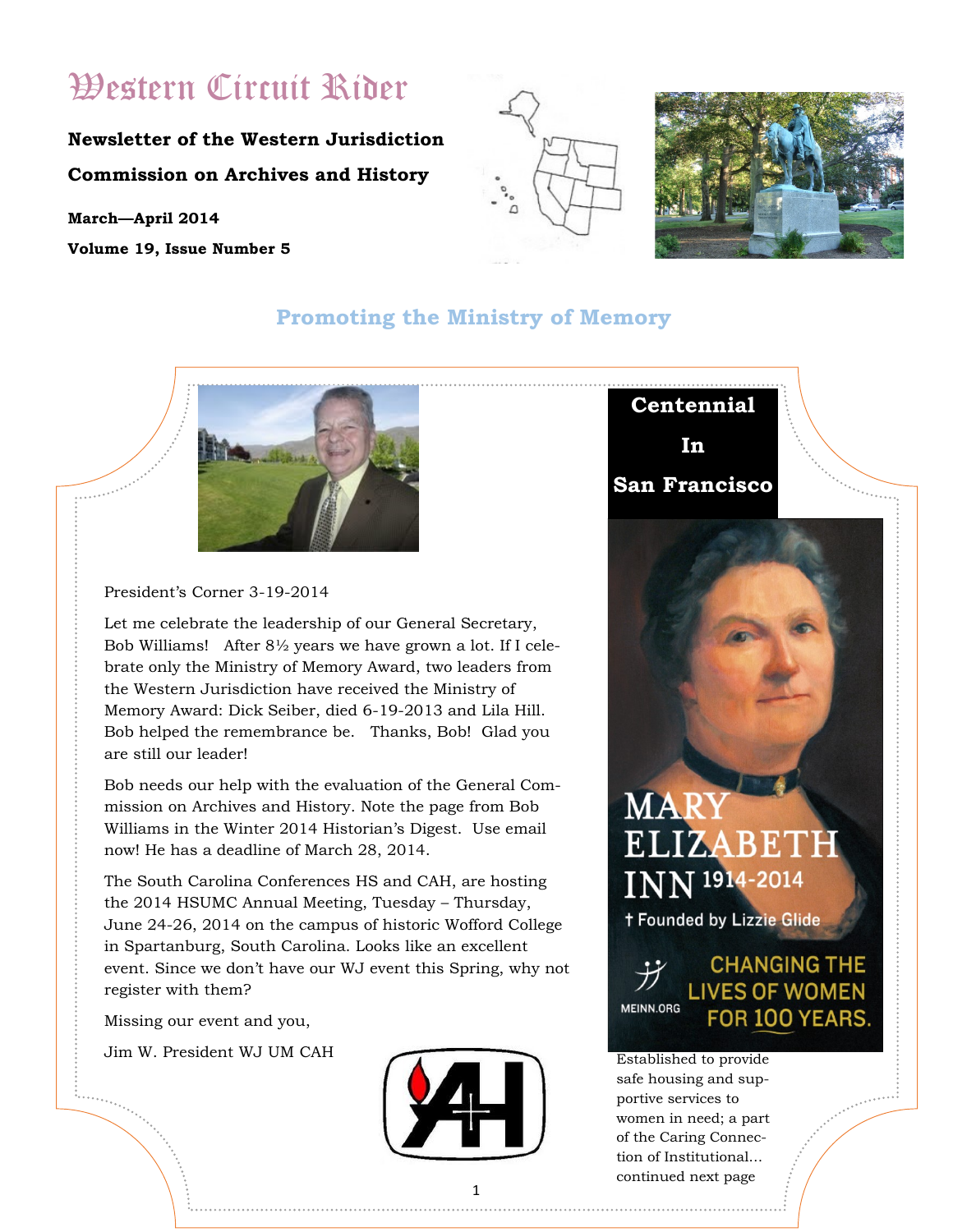#### **Mary Elizabeth Inn….continued from page 1:**

Ministries of The United Methodist Church. See their web page for more details on its 100 years of tradition: www.meinn.org Fall events include:

Thursday, **October 2,** Open House and Reception at their historic building

Friday, **October 3**, Centennial Gala and Fundraiser at the Mark Hopkins San Francisco

Saturday, **October 4**, Celebration Service at Jones Memorial United Methodist Church

Submitted by Lyle Johnston (Arizona):

Harold Byrn March 27, 1923-January 8, 2014

A native Oklahoman, his family moved to Arizona when he was three. A high school, Arizona State University and Perkins School of Theology graduate, he also served during World War II in the U. S. Army.

He was an active ministerial member of the Desert Southwest Conference (1953-1988). He served on the Archives and History commission (1986-2002) when he retired as Conference Historian. His project was getting the conference history, "A Dream Unfolding," cowritten during the 1990s and published in 1999. He attended many Western Jurisdiction A & H meetings and helped host the

1994 Phoenix WJ A& H meeting.

His favorite story from the conference history was from the 1945 Arizona District superintendent's report when asked, "How has your ministry been enhanced this past year?" One minister answered, "Had a baby!"

Survived by his bride of 63 years, Ethyl, a brother, David (Diana), and three children: son, David (Carolyn) , daughter, Lael (Forrest) Seitz and son, Karl (Frances) and five grandchildren, his memorial service was held at First UMC, Phoenix, February 15.



Lila Hill receiving the Ministry of Memory Award from President Dan Swinson at the Historical Society meeting in Madison, New Jersey September 14, 2013. This award is given yearly to recognize outstanding service in archives and history at all levels. She transcribed 2500 microfilmed pages of photocopied, handwritten letters to and from the Oregon Mission, as well as many years of service for the Oregon-Idaho Conference, WJ and General Commission. Congratulations from all of us, Lila! And Thanks!

#### **Coming in the Next Issue:**

- More information
- More submissions by our fellow readers
- Important information of some sort.

Newsletter editor:

Larry Hayden

lhaydennjuno@gmail.com

907-330-9488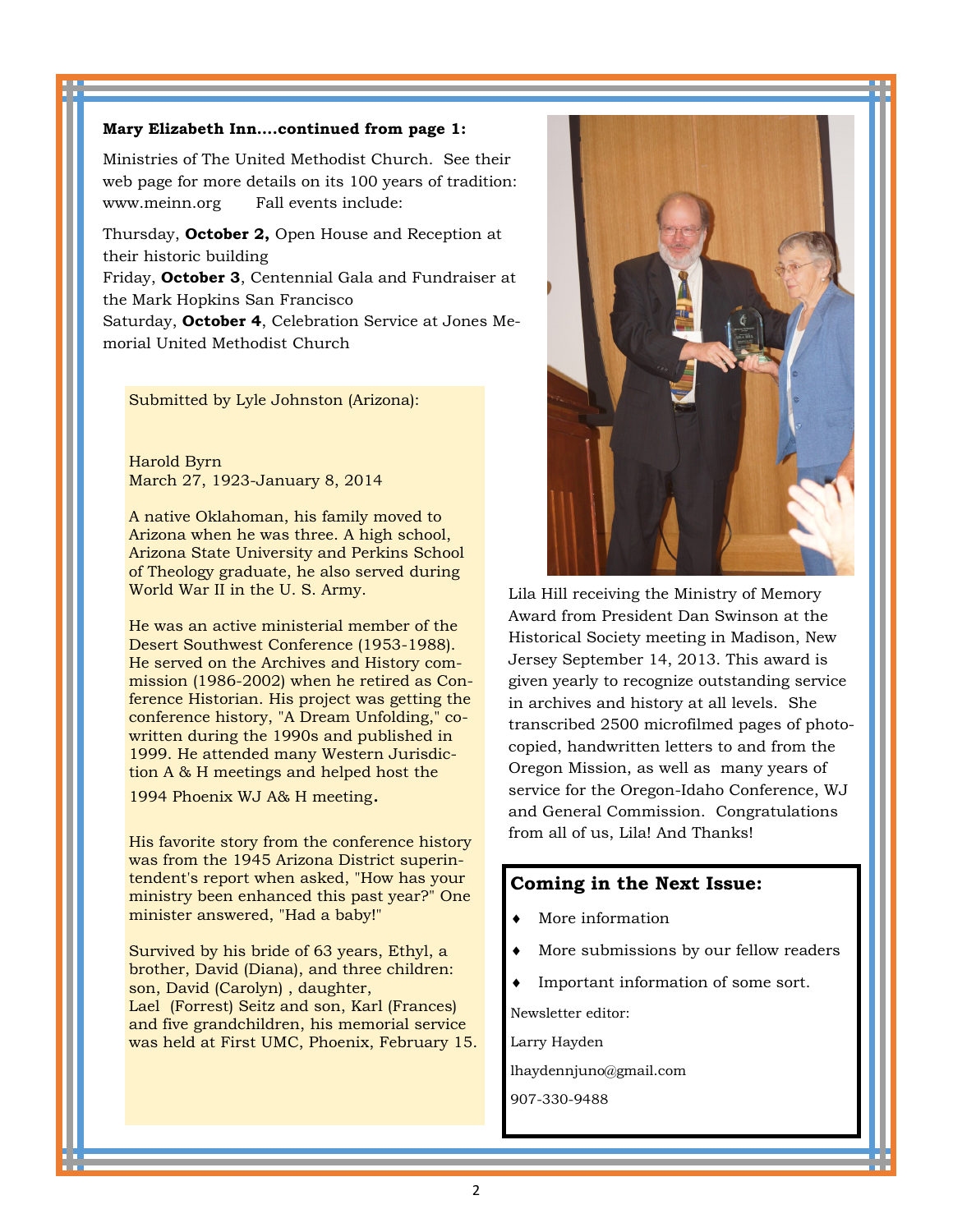#### **Historical Dictionary of Methodism, Third Edition, Is Now Available**

A Third Edition of Scarecrow Press, Historical Dictionary of Methodism was published in November. Chuck Yrigoyen and Sue Warrick again are the co-editors as they were for the first and second editions. The new edition has about a hundred new articles, a thorough revision of previous articles, and a number of new photographs. It is not inexpensive, but might make a good addition to a church library or an expensive gift for a friend interested in Methodism's history. It is quite possible that a less expensive paperback edition will be forthcoming in a year or two. Submitted by Chuck Yrigoyen

Here's another installment of interesting named churches:

Rather than have a long list of churches in this issue, I have taken the shorter group of these two conferences:

#### **In the Alaska Conference:**

Chugiak - established 1953 - in Chugiak - a community 20 miles northeast of Anchorage and the name means "place of many places." It is a "suburb" of Anchorage.

St. Peter the Fisherman - established ca. 1951 - in Ninilchik. The community is 100 miles southwest of Anchorage on the Kenai Peninsula. By road it is 188 miles! The town is named from a Den-aian Athabaskan word: "lodge is built place." Russian colonists arrived there in 1847.

#### **In the Yellowstone Conference:**

Ten Sleep - established in 1902 - in Ten Sleep Wyoming. The town was named because it is an American Indian rest stop because it was ten days travel or "ten sleeps" from Fort Laramie (southeast) and from the Yellowstone National Park (westnorthwest). Located in north central Wyoming, it is about 60 miles west of Buffalo.

#### and

Christ's Mission - established 1893 - in Babb, MT. is a small community on the Blackfeet Indian Reservation in north Montana. The town was named for Cyrus Babb, the chief surveyor of the U. S. Reclamation Service's St. Mary's Irrigation Canal.

Further information on the above communities can be found on Wikipedia.com.

#### **Tacoma Community House**

In 1907 a group from the Home Missionary Board of the Methodist Church appointed a committee to investigate and organize mission work in Tacoma. They decided that area children needed a place for instruction and entertainment and so this was established in 1910.

The first participants were immigrants from Italy and Scandinavia. Kindergartens, scout troops, sewing and dance lessons, along with classes in English and citizenship were features.

Now the focus continues with services for immigrants, refugees, youth and job assistance. More information at the web site:

https://www.tacomacommunityhouse.org/

*? ? ? ?*

*We are missing your story here! Maybe next issue?*

Regards, Lyle Johnston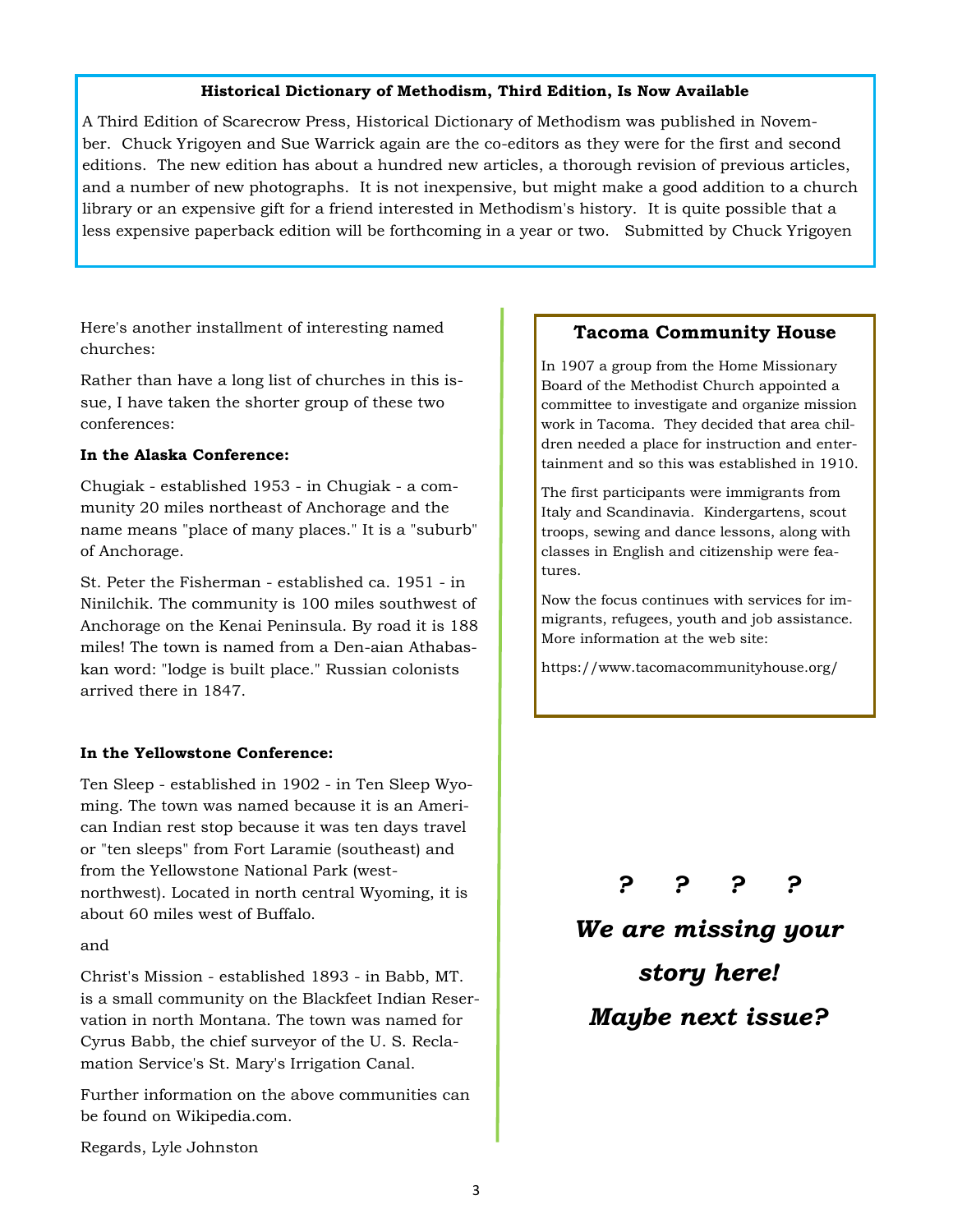#### **Glendale First United Methodist Church Historical News**

"For Whom The Bell Tolls" -Most of us remember this poem written by John Donne. It goes on to state, 'No man is an Island...' We at GFUMC each are 'a part of the main.' Each Committee member shares their faith by being active on a church committee. Each sharing ideas, combining and putting forth the effort materializing into smooth running church programs. For whom does GFUMC bell toll each Sunday morning? It tolls for YOU and ALL that hear or even do not hear it ringing. It tolls for GOD our father gathering us together to sing messages and hear the word of GOD.

The cherished bell in GFUMC bell tower is a dear relic. A true historical relic coming from the bell tower of the first, 'Little White Methodist Church' built for downtown Glendale in 1897. The real first church was really an "open door" built of thatched roof opening on all sides for all to come and worship God some 120 years ago. Older than the City of Glendale. Soon membership grew to the point of needing to sell the Little White Church in order to build a more suitable brick church. A member of the church kept the bell safe until the present church could be built in 1929. Thus a "Ring of Bells" or even "peal of bells" hung at full circle ringing, allowing the bell to swing freely. Ringing, 'Unto the church, I do You call.'

Planning has already taken place for GFUMC celebration of this church's 120 years, this year 2014. A hard working committee plans for special historical events to take place each month. A video of past collection historical pictures held in our archives were used. UMM added the first kick-off on October 11, 2013 with the 120th year committee involved. Pictures of past historical records, church buildings, Centennial Year events, UMW annual Christmas Tea, supporting UMOM and other charities, in the video with more to be added for later viewing celebration month. UMMen added in December a beautiful float built and decorated by members and Historical Committee. This church float entered into City of Glendale Christmas parade themed Jesus birth with banners stating "And the Children Learned about Baby Jesus and The True Meaning of Christmas." With 120 years serving Glendale, banner near the manger scene. Adding attraction was supplied by member of church furnishing miniature horses and carts, each having a banner. An awesome float, a surprise winning award from City for everyone's combined efforts.

Each of us at GFUMC will be ringing full circle the bell in commemoration of the church's 120th year. Our goals, mission, and vision are in place embracing, readying and preparing for future years growth. Continuing contributing to the community and serving this wonderful historical church of God. We too are making history come alive from our preservation of historical writings, material, pictures, and video's, while making a difference. Yes, in being a 'part of the main' while serving God. Our antique bell continues to 'peal out,' 'ring in full circle' gathering in members and new members each Sunday morning.

Erma Garling; Chair, Historical Committee GFUMC

January 31, 2014 Pastor Rev. Kim Gladding